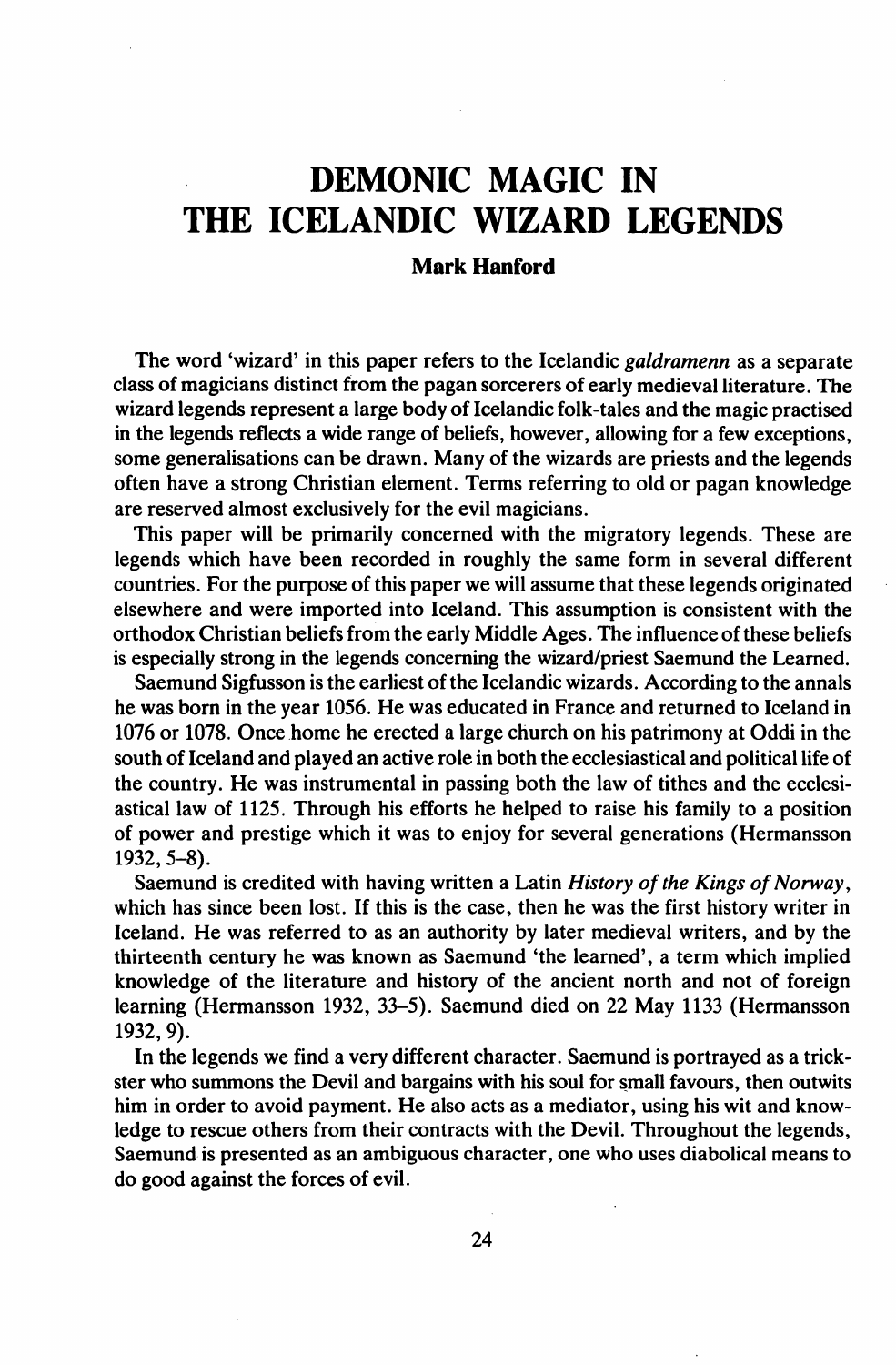In order to understand how these legends arose we must first understand the Christian conception of magic from the early Middle Ages. Philosophers and theologians throughout the early centuries of Christianity had increasingly regarded magic as essentially demonic, that is to say that it could only be performed through the aid of demons (Kieckhefer 1989, 8-10). In the twelfth century this theory was elaborated upon with the introduction of astral magic. Astral magic was a branch of astrology where it was believed that the astral power of the stars which influenced events on earth could be manipulated through the use of astrological symbols (Kieckhefer 1989, 131-2). The belief in astral magic had been imported into Europe from the Arab world. Initially the works of Arab writers had been available only in Spain and the south of Italy, but from the twelfth century onwards many of these works were translated into Latin and became available to scholars throughout Europe (Kieckhefer 1989, 117-19).

The men who had access to these writings were the physicians and clerics. At this time the word cleric was loosely applied to anyone who had been ordained to the lower orders of the Church. One of these orders was that of exorcist, and, as part of the ordination, the candidate would receive a book of exorcisms containing the language and rituals needed to command demons. This formed another component of demonic magic. The men most often accused of practising demonic magic were the clergy, monks and friars. In many cases these accusations may have been inspired by envy at an individual's unusual success, but others may well have attempted to copy that success by selling their souls to the Devil (Kieckhefer 1989, 153-6).

These are essentially the same elements that we find in the life of Saemund the Learned. He was a member of the clergy who was recognised as an expert in early (pagan) history. His education abroad would have included astrology, along with mathematics and theology. He would certainly have been aware of the contemporary attitudes towards magic. His rise to a position of prominence could easily have been interpreted by envious rivals as evidence of his having worked magic with the aid of the Devil.

The connection between demonic magic and a formal education is especially relevant to Saemund's reputation as a wizard. In the seventeenth century, Arni Magnusson recorded a legend which claimed that Saemund had studied at the Black School. The term of study there was three years, at the end of which all of the students would leave on the same day and the Devil would claim the last as tuition fee for the rest. Saemund was the last more than once, so he was there longer than most. Finally Bishop Jon Ogmundsson learned where Saemund was. He visited Saemund and offered to help him out if Saemund would return to Iceland and promise to keep a Christian life. Saemund agreed and when next he tried to leave Jon walked behind him with his coat thrown loosely over his shoulders. As they passed out of the door the Devil grabbed lon's coat, but he and Saemund escaped.

The Devil then made a deal with Saemund that if Saemund could hide from him for three nights then he could go free. The first night Saemund hid in a riverbank and the Devil thought that he had drowned himself. The second night Saemund hid in the bottom of a boat floating at sea and the Devil thought that his body had been washed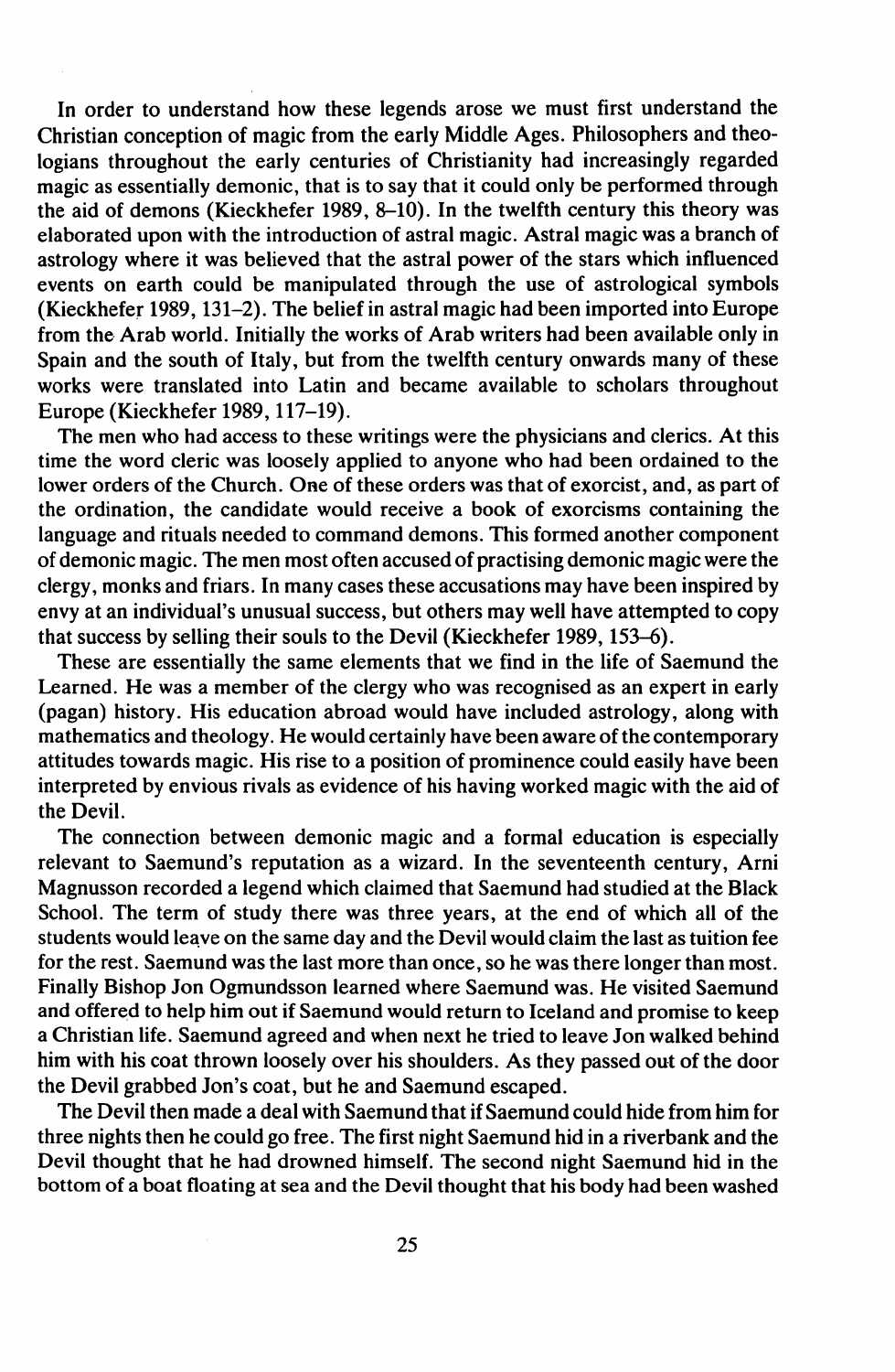out to sea. The third night Saemund covered himself with consecrated earth and the Devil thought that his body had been found and buried in a churchyard where the Devil could not reach him (Arnason 1954, i, 469-70).

Several variants of this legend were recorded in the nineteenth century. In one variant Saemund escaped by leaving his shadow behind. As Saemund was leaving the devil seized his shadow thinking that it was another student. From then on Saemund never cast a shadow (Arnason 1954, i, 475-6). This variant has been identified as a migratory legend, ML 3000: *Escapefrom the Black School,* by Reidar Th. Christiansen (Christiansen 1958, 18). The seventeenth-century variant with Bishop Jon losing his coat was probably influenced by the migratory legend with Saemund losing his shadow, in both variants the association with the Black School and the Devil make it clear that Saemund gained his knowledge from demonic sources.

The earliest recorded Icelandic variant of this legend occurs in the *Saga of Saint Jon* (xv-xvi), composed in the early thirteenth century by the monk, Gunnlaug Leifsson. In this account, Jon learned that Saemund was studying abroad and that he had forgotten everything from his past including his own Christian name. Jon visited Saemund and convinced him to return to Iceland, but Saemund's schoolmaster was unwilling to let him leave. Jon and Saemund fled and the next night the schoolmaster set out after them by following Saemund's star. Saemund hid by filling hisshoes with water. The schoolmaster saw water around Saemund's star and assumed that he had been drowned. The next night the schoolmasterset out again, but Saemund filled his shoes with blood and the schoolmaster assumed that he had been killed,. The third night the schoolmaster saw that Saemund was still alive, but was too far away to be brought back (Jonsson 1953, 21-5).

The schoolmaster in this account is not identified as the Devil, and the science which he practices is astrology, not demonology. The motif of Saemund losing his shadow, or of Jon losing his coat, is entirely absent. None of the motifs which characterise the migratory legend are found in this account, which suggests that the migratory legend entered the tradition and influenced the legend of Saemund's education at a later date. These are the same motifs which link the legend with the medieval beliefs in demonic magic. It is possible that Gunnlaug simply omitted the more fantastic elements from the legend in order to give it greater credibility, but we cannot presume that these elements had formerly been present.

There is some evidence to suggest that the migratory legend and the account of Saemund hiding from the Devil were both derived from the same original source. In the tale-type AT329: *Hiding/rom the Devil*the hero must hide three times. A variant of this tale-type, AT 329A, is titled *Man gives (sells) his shadow to the Devil.* Unfortunately there is no summary of this tale-type given in the tale-type index (Aarne and Thompson 1961, 120-1). If these two variants were originally derived from a longer international tale-type containing both of the motifs of hiding and losing one's shadow, then this may also be the source of the legend of Saemund's education. We do not know, however, when this tale-type may have existed, or what relationship it may have had to the Black School legend.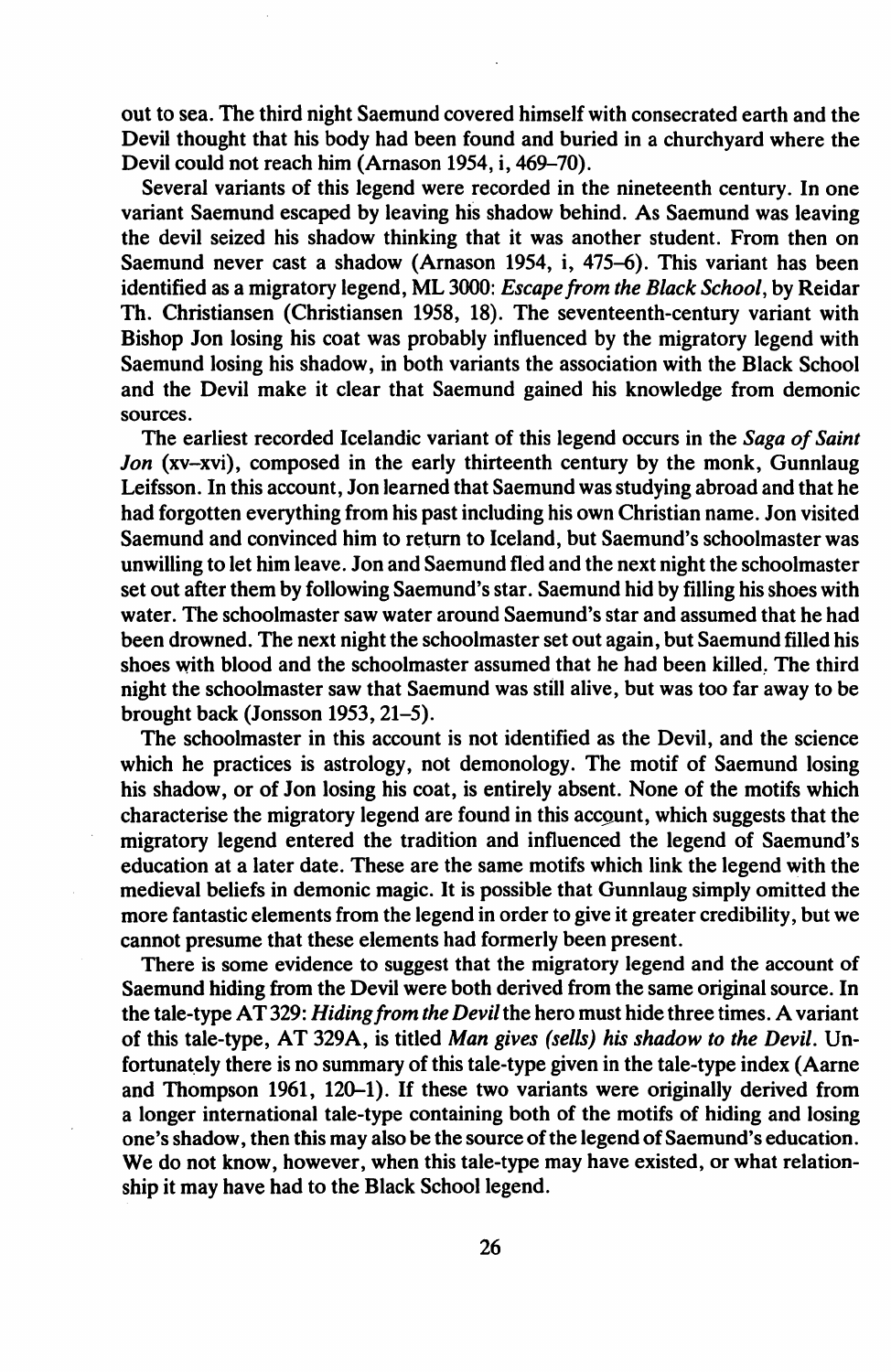The earliest recorded variant of the Saemund legend is found in William of Malmesbury's *History of*'*the Kings ofEngland,* written in the early twelfth century. This variant concerns a scholar named Gerbert, who later became Pope Sylvester II. William recounts how Gerbert learned astrology and the art of calling spirits from hell from a Saracen in Spain. The Saracen had a book containing the knowledge of his whole art, which he refused to show to Gerbert. With the aid of the Saracen's daughter Gerbert stole the book and fled. The Saracen pursued him by following the direction of the stars, but Gerbert hid by hanging under a wooden bridge, touching neither earth nor water (Stephenson 1989, 150-2).

Halldor Hermansson has suggested that Saemund first brought some variant of this legend to Iceland. Saemund was then made the hero of the tale and in that way gained his reputation as a wizard (Hermansson 1932, 54). We can not know what other variants may have existed, but this account seems to be completely independent of the migratory legend. The Saracen is not identified as the Devil, although there is a reference to demonic magic. William of Malmesbury generally shows a high level of credulity towards his sources, and it seems unlikely that he would have omitted elements confirming Gerbert's association with the Devil.

William tells us that the next day Gerbert came to a sea coast. He then summoned the Devil and offered to sell him his soul if the Devil would transport him to the opposite coast (Stephenson 1989, 152). William offers this bargain as an explanation for Gerbert's later successes in life. A similar tale was recorded in the nineteenth century concerning Saemund the Learned. After leaving the Black School Saemund went to Norway. There were two other Icelanders there and the king offered the parish at Oddi to whomever could get there first. Saemund went to the seashore and summoned the Devil, offering to sell him his soul if the Devil could carry him all the way to Iceland without getting his coat-tails wet. The Devil then changed himselfinto a seal and swam to Iceland with Saemund on his back' while Saemund read from a psalter. Just before they reached land Saemund closed the book and hit the Devil over the head with it. The Devil sank down and Saemund swam to shore with his coat-tails wet (Arnason, 1954, i, 478).

Iceland did not come under the king of Norway until the middle of the thirteenth century and this variant cannot be any older that that. The fact that this legend is set just after Saemund's escape from the Black School suggests that the two legends may once both have been part of a longer account following the same outline as the legend concerning Gerbert. This is further evidence that William of Malmesbury and Gunnlaug, who wrote Jon's saga, were both working with legends derived from the same source. The act of summoning the Devil in both of these legends, along with references to astrology and education, shows that this early source had been shaped by beliefs in demonic magic.

In a similar legend, Saemund had promised to take his daughter, Margret, to the happiest place in the world on New Year's Eve. They went to the'sea shore and Saemund summoned the Devil in the form of a grey horse. As they climbed on to the Devil's back Saemund warns Margret not to pray during the journey. The Devil started to run across the water. Three times he attempted to sink under the water and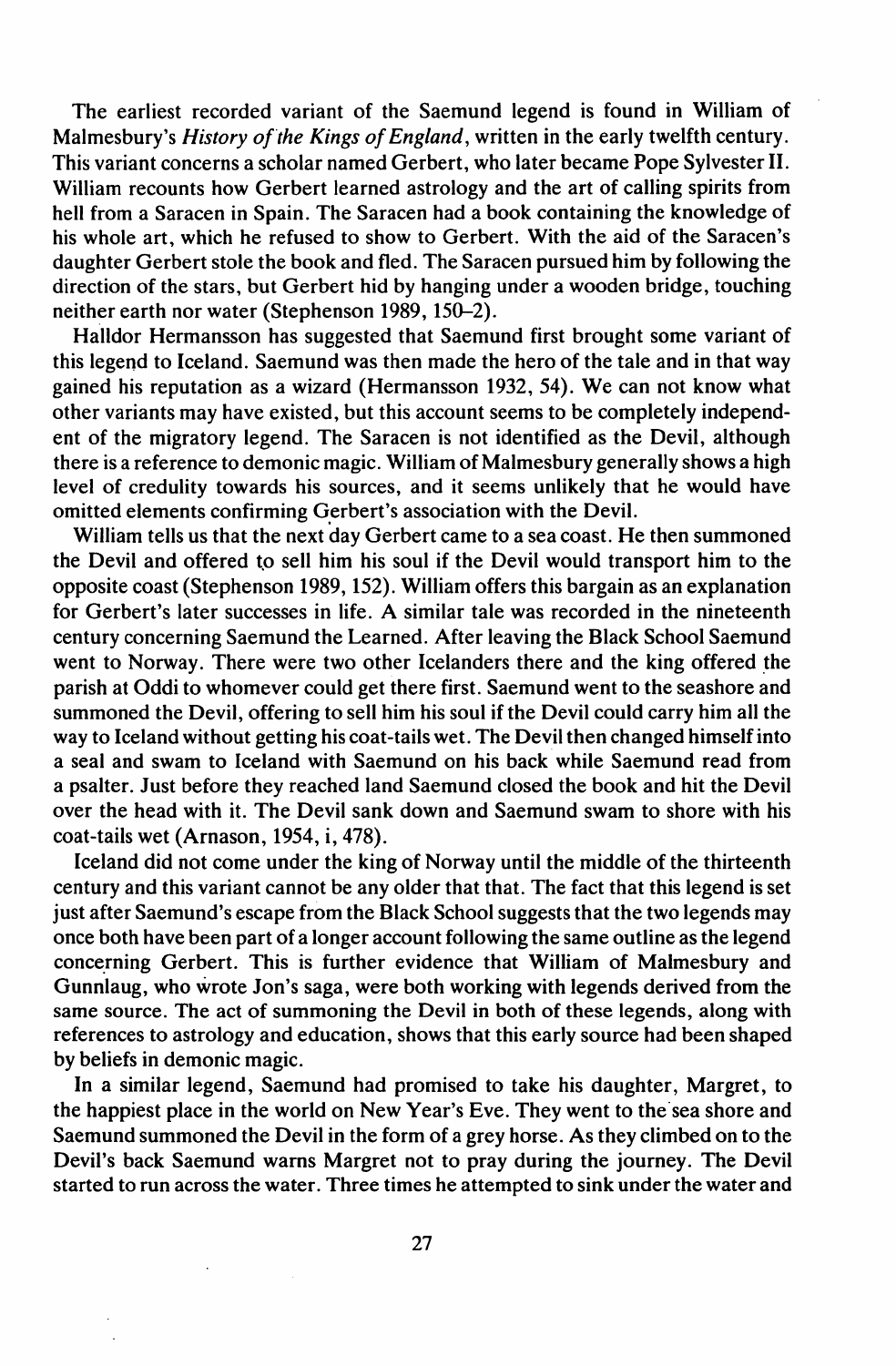drown Saemund and Margret, but each time Saemund brings him under control by hitting him on the head with a book of prayers (Amason 1954, i, 485).

This legend is a variant of the migratory legend ML 3025: *Carried by the Devil* (Christiansen 1958, 35). In Scottish and Norwegian variants of this legend the Devil always appears as a horse or as a man driving a horse. Some variants of this legend resemble ML 5005: *Journey with a troll.* In these variants the passenger says a short prayer during the journey and is immediately thrown to the ground. This motif may be derived from an episode in the *Arabian Nights.* On the fifteenth night a merchant tells how he once offered a prayer to Allah while in a magic boat and was thrown overboard (Mardrus and Mathers 1964, 91-2). In some variants of ML 3025 this motifis expanded into a short dialogue in which the Devil tries to trick the passenger into saying the name of God so that the Devil would vanish and leave the passenger to drown or fall to his death.

In *Journey with a troll* and some variants of *Carried by the Devil* the troll or Devil is encountered by Chance. Only in the variants concerning wizards is the Devil summoned, and it is only in these variants that the short dialogue occurs. Both of these motifs are consistent with medieval beliefs in demonic magic. A fifteenthcentury demonologist's handbook, *The Munich Manuscript,* describes how a magician can summon the Devil in the form of a horse to carry the magician wherever he wants to go. The manuscript goes on to warn the magician not to make the sign of the cross while riding on horseback as the blessing will banish the demon (Kieckhefer 1989, 6 and 197).

Another similar tale is found in literature from the early Middle Ages. In the Life of St Peter it is told that Simon Magus once summoned invisible demons to carry him up into Heaven. St Peter said a prayer and Simon fell to his death. This tale is included in the *Legenda Aurea* compiled by Jacobus de Voragine in the thirteenth century (Palmer and More 1966, 40). Earlier variants of this account do not mention demons, but merely state that Simon rose up and St Peter's prayers brought him back down (Kieckhefer 1989,34). The *Legenda Aurea* remained popular until the sixteenth century and this tale would have been well known. A close variant was recorded in the sixteenth century concerning the sorcerer John Faust (Palmer and More 1966, 101).

The legend of Simon Magus is not likely to be a variant of the migratory legend *Carried by the Devil.* In the Simon Magus legend the Devil does not appear as a horse. The magician's intention is to impress an audience, not to seek transportation to a specific location. Finally, the demons are banished not by accident, but deliberately through the prayers of a third person who remains on the ground. Similarly, the legend of Saemund's return to Iceland from the Black School differs from the migratory legend. The Devil appears as a seal, not as a horse, and the dialogue, or any similar motif, is absent. Saemund banishes the Devil intentionally at the end of the journey in order to cheat him of their bargain.

The legend of Saemund's return from the Black School was probably derived from the same source as the account in Jon's saga or the story of Gerbert. This source was not derived from the migratory legend which may have been introduced into Iceland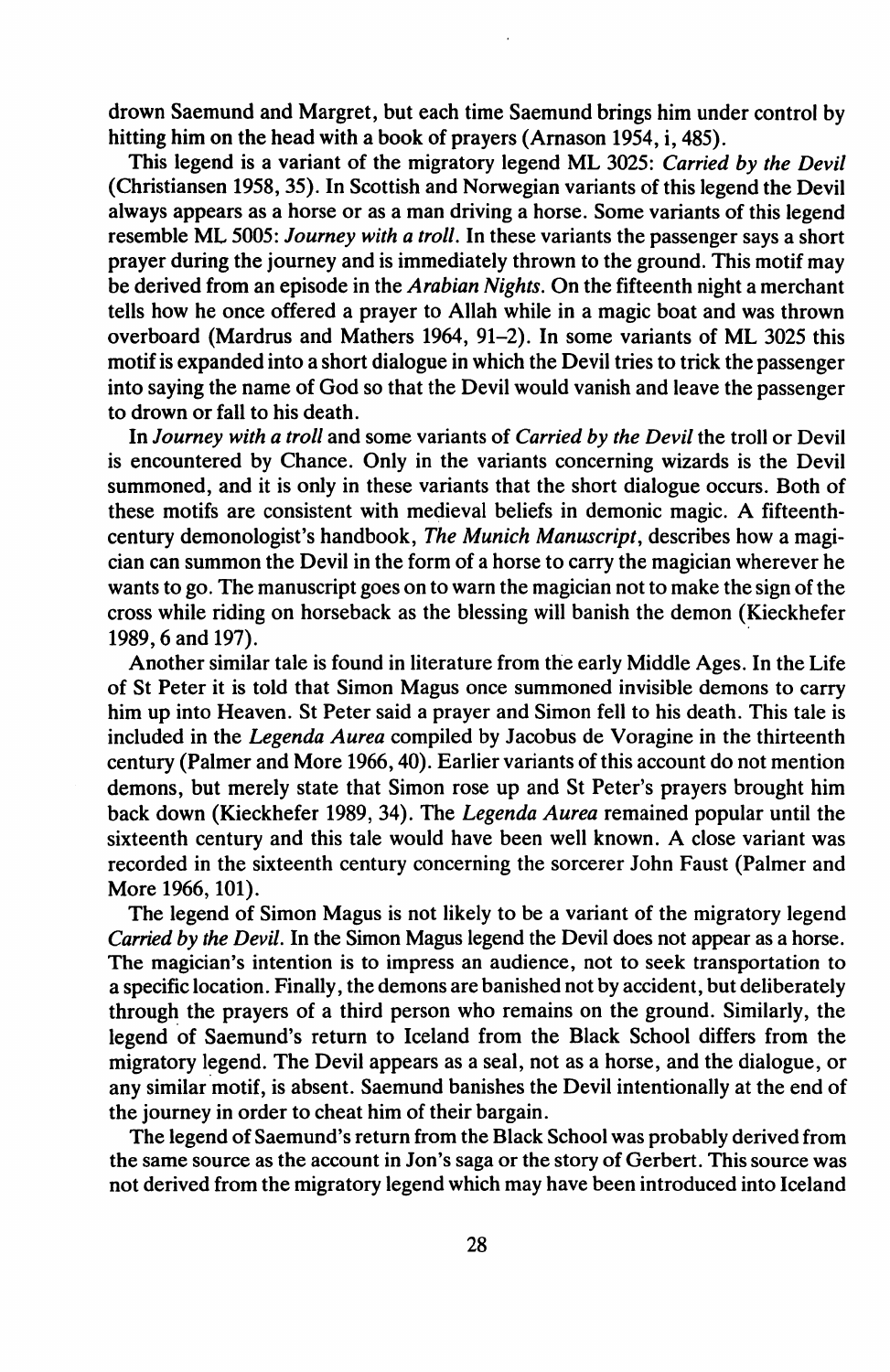at a later date. All of these legends, including the legend of Simon Magus, reflect similar beliefs, especially the belief that magic was performed through the aid of demons.

The motif of hitting the Devil over the head with a book does not occur elsewhere in Icelandic folklore, nor is it found in the Motif Index of Folk Literature (Thompson 1932), however it does appear in one source from early Icelandic literature. In the Saga of OlafTryggvason (Ix) by the monk Odd Snorrason, there is an account where three trolls describe their attempts to destroy King Olaf. The third troll tells how he disguised himself as a woman in order to enter the king's bed-chamber, but at the last moment the king woke up and hit the troll over the head with a book (Jonsson 1957, 143-4).

Throughout his saga King Olaf is portrayed as an evangelical Christian and the enemy of pagans and sorcerors. The pagan gods appear as incarnations of the Devil and Odd would certainly have equated the trolls with some form of demon. It is not possible to draw substantial conclusions from the use of a single motif, but a comparison with King Olaf may give us some clues to Saemund's character in the legends. Like King Olaf, Saemund's relationship with the Devil is antagonistic, and like the king Saemund uses Christian tools and symbols, such asthe prayer-book, as weapons against the Devil. Like the medieval demonologists, Saemund does not merely banish or exorcise the Devil, he commands him, and unlike King Olafhe is willing to use the Devil's own methods against him. This creates an essentially Christian character, but one which is far more ambiguous than the missionary king.

At various points in the *Saga of Olaf Tryggvason* Odd quotes from Saemund's lost *History of the Kings of Norway,* often without naming his source (Turville-Petre 1953, 83). It is possible that the motif of hitting the Devil over the head with a book was originally taken from Saemund's history and was later applied to Saemund himself. The motif may then have been assimilated into the migratory legend from the earlier legend of Saemund's return to Iceland through analogy due to the similarities between the legends.

A third migratory legend occurring in the Icelandic wizard legends is not told about Saemund the Learned. ML 3020: *Inexperienced use of the Black Book* concerns the seventeenth-century clergyman, Eirik Magnusson. On one occasion the Reverend Magnusson had left his book of magic at home and he sent his apprentice back to fetch it. Eirik warned him not to open the book, but on the return trip, out of curiosity, the boy looked inside. Immediately he was surrounded by imps demanding work. The apprentice commanded them to weave ropes of sand, an impossible task, to keep them occupied until Eirik could be brought to exorcise them (Arnason 1954, i,545-6).

While the magic in this legend is not explicitly demonic, it is consistent with beliefs in demonic magic. In the thirteenth century an astrologer, Michael Scot, listed among other books of demonic magic the *Book of Consecrations from Certain Experiments*. When this book was opened Scot claimed that the spirits to whom it had been consecrated would be heard demanding work (Thorndike 1965, 120). Variants of this legend have been recorded in Iceland in which imps appear when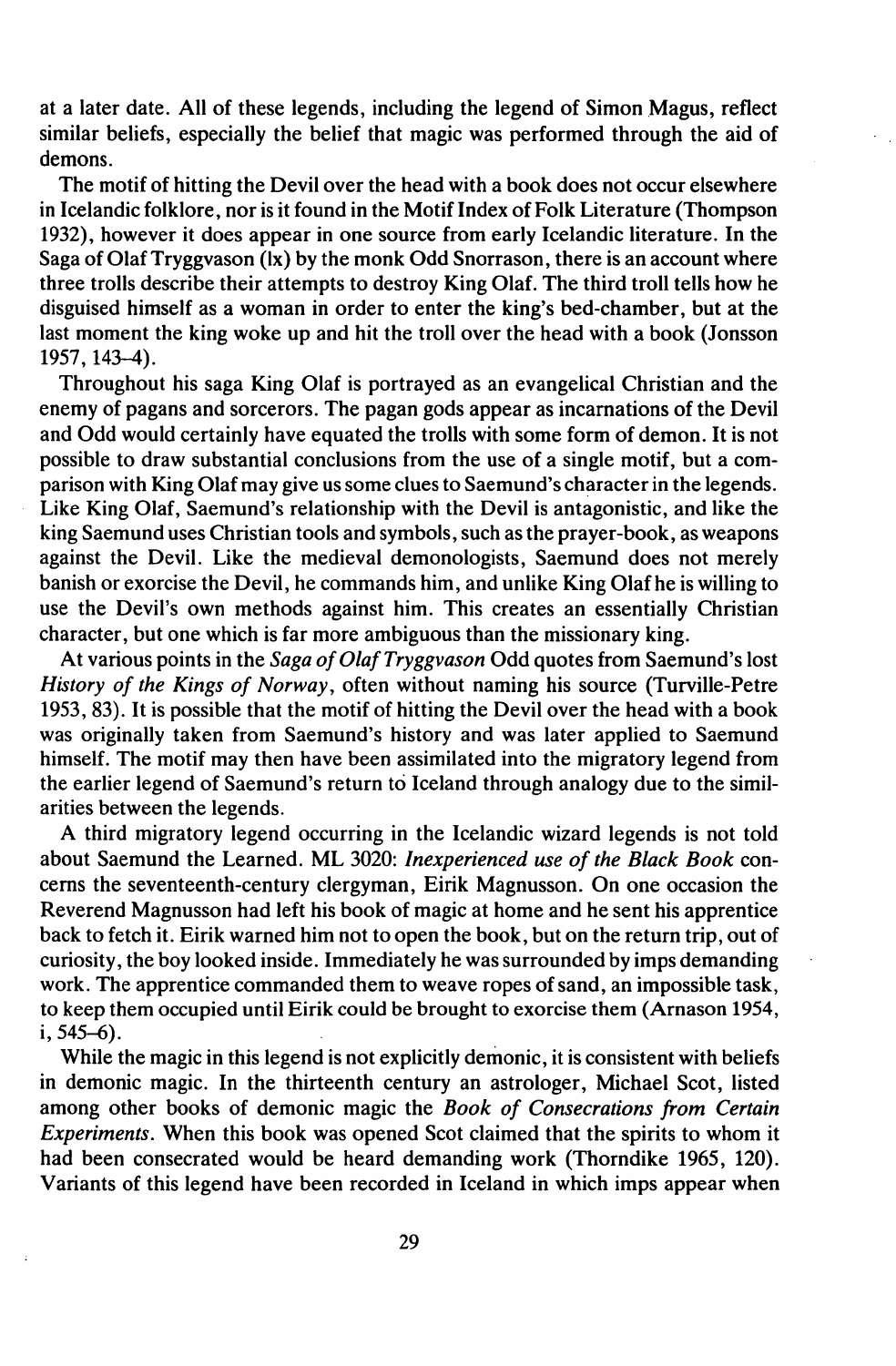a box is opened rather than a book (Arnason 1954, iii, 513-14). In Christiansen's summary of the Norwegian variants of the migratory legend the Devil is made to appear (Christiansen 1958,28). The imps, 'pukar', in the Icelandic variants are often portrayed as demonic, but they could not be confused with a manifestation of the Devil.

One tale-teller claimed that the Eirik Magnusson had studied at the Black School, but that it had little influence on his magic (Arnason 1954, iii, 499). The Devil does not appear in any of the legends concerning him. Two other wizards were said to have studied at the Black School along with Saemund the Learned, Kalf Arnason and Halfdan Einarson (Arnason, i, 475). Only a few legends survive concerning Kalf Arnason. The Devil does not play a prominent role in the legends concerning Halfdan, who lived in the sixteenth century. He is more often portrayed in contact with ghosts and trolls, the traditional figures of Icelandic folklore. This is consistent with the majority of Icelandic wizard legends.

While the belief in demonic magic does not appear to have persisted, it has influenced the legends concerning the later Icelandic wizards. Many of these wizards remain priests. They continue to play a role as mediators between the natural and the supernatural, protecting others and exorcising evil spirits. Books of magic remain a recurrent feature in the legends, as does the belief that magical knowledge can be acquired through a formal education. All of these features were consistent with Icelandic culture. The term 'fjolkunnigr', or much-knowing, was applied to magicians from pre-Christian times. In a largely literate society knowledge became easily associated with the written word, and often the most educated individual in a community was the clergyman.

The association between magic and the Devil does reappear in some of the later legends. This is especially true of the legend of Loft Thorsteinsson, an evil wizard from the eighteenth century. Although the Devil does not appear as a character in the legend, except as a grey hand which emerges from a lake and pulls Loft to his death, we are explicitly told that through his use of magic Loft has come under the Devil's power. This is probably an influence from the Icelandic witchcraft trials of the seventeenth century. Loft himself claims that if a wizard can learn enough, like Saemund the Learned, then he can command the Devil without losing his soul (Arnason, i, 573). This assertion was not consistent with orthodox Christian belief.

An anecdote which may reflect the orthodox belief concerns Saemund the Learned and Halfdan. Halfdan once followed Saemund from the Althing, the Icelandic parliament. When he caught up with Saemund Halfdan said, 'You have an evil familiar, brother, a raven out of Niflheim, and now I mark you with this mark'. He then struck Saemund on the cheek and eye and rode off. Saemund could never see well out of that eye again (Arnason, i, 503). Niflheim was the Norse land of the dead. The reference to the raven suggests a connection with Odin, the one-eyed god of magic, who had two ravens as servants. The pagan gods were often equated with the Devil in early Icelandic literature, and Halfdan's statement would seem to reflect Saemund's continued association with the Devil.

The practice of demon magic has persisted in the legends concerning Saemund the